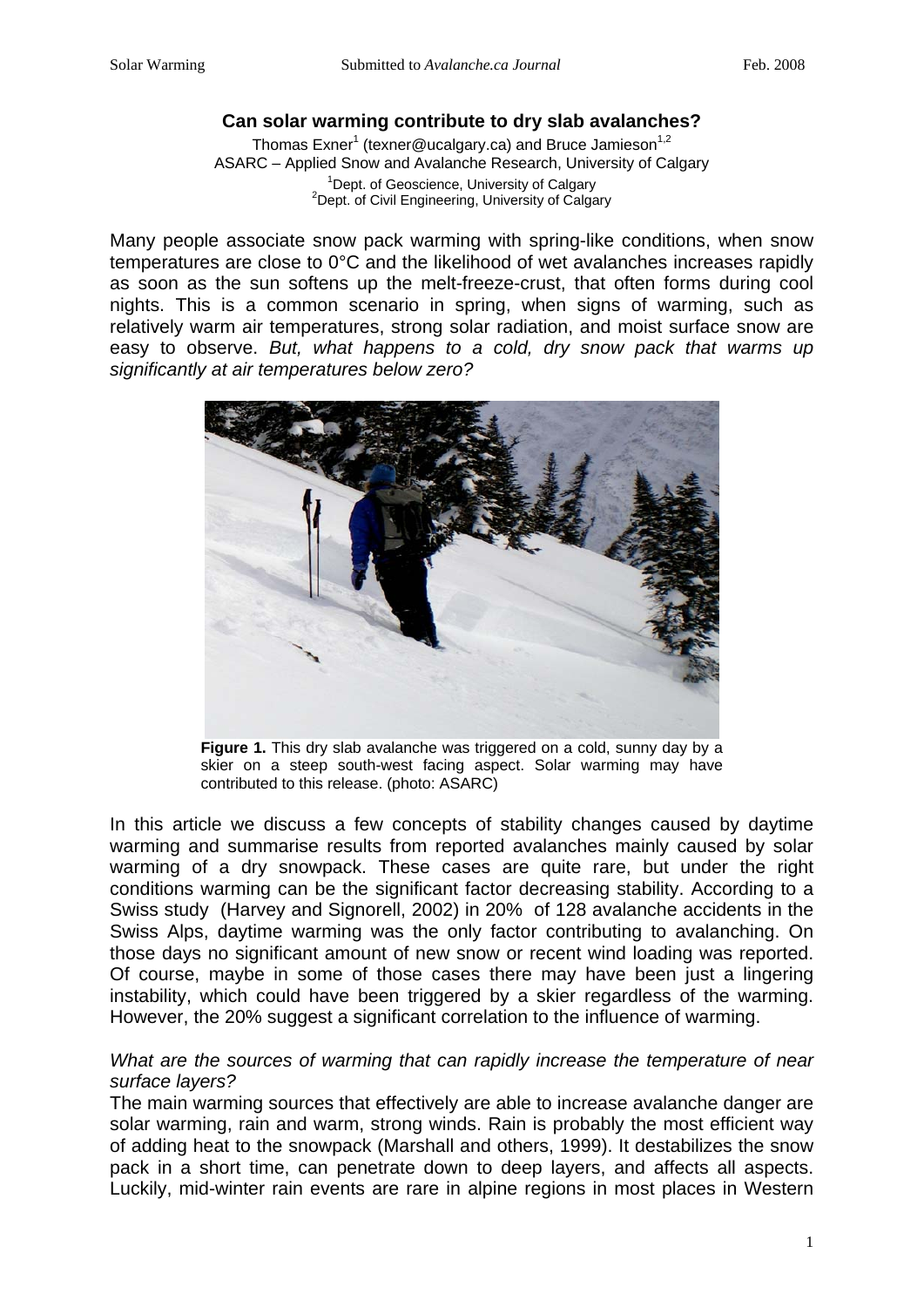Canada. Warm, dry winds, such as the Chinook are known to cause rapid warming of the near surface layers and may reduce snow pack stability. But, these warm wind events are infrequent, except on the eastern slopes of the Canadian Rockies. The most frequent cause of near surface warming seems to be direct solar radiation. It can warm up the upper layers of the snow pack rapidly within hours and affect the stability of the snowpack down to about 30 to 50 cm (McClung and Schaerer, 2006, p.38). By softening the surface layers, loads (e.g. skiers or snow boarders) may even affect deeper layers. Thin clouds may intensify the heating effect by trapping radiation between the snow pack and the clouds (green house effect).

#### *The effect of time*

Usually, warming of a dry snowpack is associated with increased settlement of the snow pack, and non-persistent (storm snow) weak layers are believed to be stabilizing under these conditions. This seems to be the case as long as the settlement happens slowly and gradually (McClung and Schweizer, 1996). Settlement and creep are always connected with a deformation of the snowpack, and snow as a material can adjust to slow changes in deformation without damage. However, fast deformation, as sometimes observed during rapid warming events, can result in collapse of the snow micro-structure (bonds are breaking faster than new bonds are forming), and a layered snowpack may release slab avalanches.

So, slow warming and settlement of the snowpack usually promotes stability. But, of course, there is an exception to this rule. Imagine for example a surface hoar layer, buried under a layer of low density snow with low cohesion (Fig. 2). No matter how hard a skier, boarder or snow-mobiler hits this layer there is no slab to release. But with ongoing settlement, even when slow and gradual, the overlying layer(s) will increase in stiffness and density (become "slabby"), and now it may not take a lot to trigger and propagate a fracture in the surface hoar layer, and release a slab avalanche. This process requires a pre-existing persistent weak layer, such as the surface hoar layer.



**Figure 2.** Even a prominent surface hoar layer with loose, low density snow on top is not releasable (left); neither by a skier nor as a natural avalanche. After the surface layer settles into a slab a fracture can propagate along the weak layer and release a slab avalanche (right). Daytime warming accelerates the settlement process and may act as a trigger.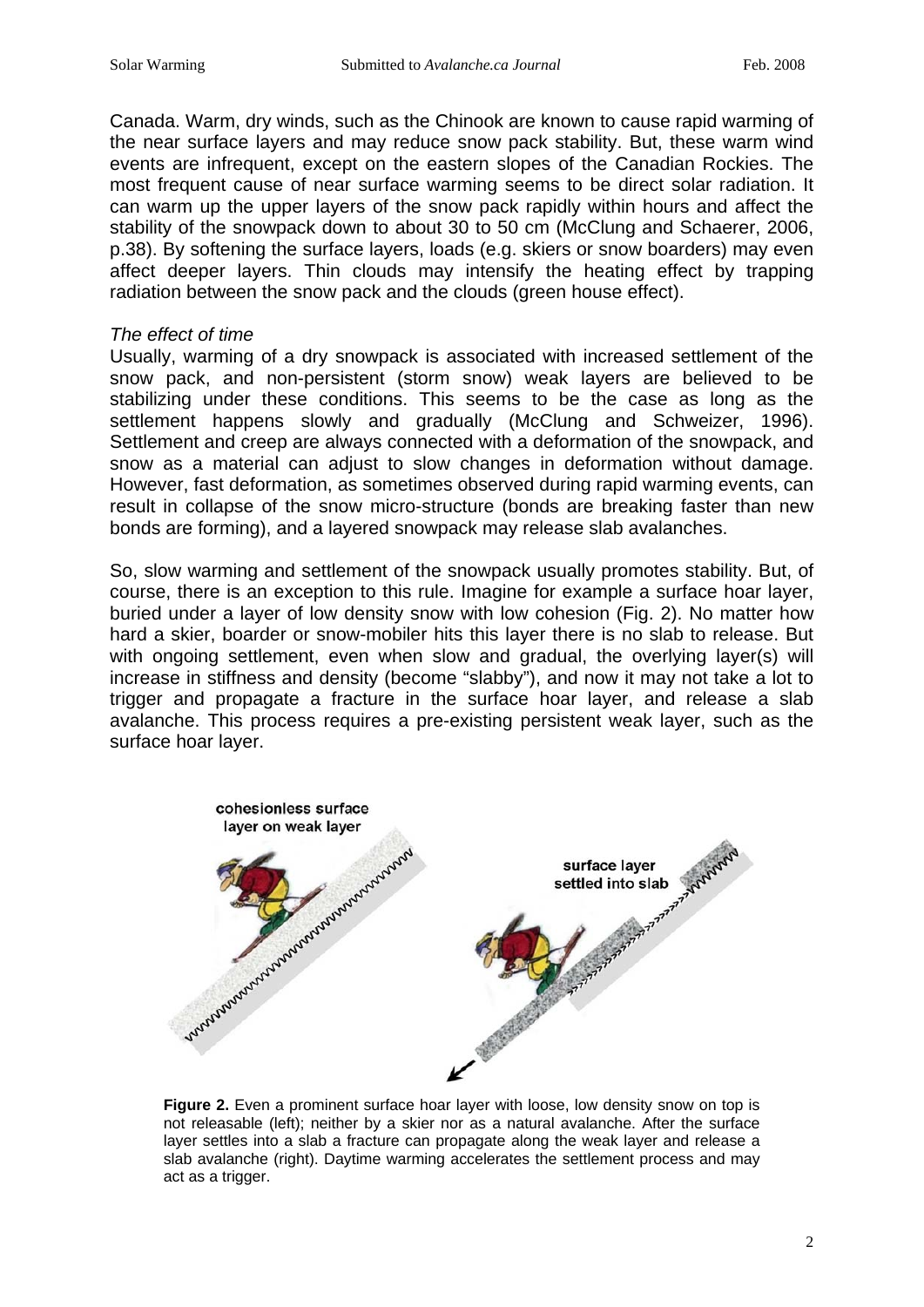In most cases when rapid solar warming, within a few hours or so, increases avalanche danger the slab/weak layer combination is mostly already like a "loaded gun". The warming speeds up the creep of the slab on the weak layer just enough to possibly trigger a natural slab avalanche. Keep in mind we are still talking about a dry, sub-freezing snowpack. Once the snow surface starts to melt we are dealing with moist or wet point releases, which is a different story – not addressed in this article. However, there are few cases where rapid solar warming significantly decreased stability, even though an obvious weak layer was not observed. The following section summarizes the conditions when this phenomenon was observed.

### *Low density snow and rapid solar warming*

According to results of a survey that was conducted amongst 35 experienced avalanche practitioners in the fall of 2006 numerous reports of solar warming related avalanches followed a similar pattern. In all of these cases obvious signs of instability (shooting cracks, whumpfing and skier-triggered avalanches) developed during a short period of strong solar warming after the snow pack initially appeared to be stable, and interestingly, no obvious weak layer was observed initially. A few of these cases were reported by mechanised skiing operations, where a run was skied several times during the warming period. Snowpack observations ranged from no signs of instability on the first run to shooting cracks and triggered slabs within hours on the following runs. The following list summarises conditions, each of which were reported in a number of incidents.

- *East to south-east facing slopes (35-40°)*
- *Air temperatures well below zero (in the -8° to -15°C range)*
- *Clear skies, strong solar radiation in the morning hours in March or April*
- *First sunny day after a storm*
- *Cold, low density near surface layer*
- *No signs of warming (snow surface still dry)*
- *Initially stable snowpack, no obvious weak layers*

We assume that rapid solar warming and settlement stiffened up the near surface layer and so turned into a releasable slab (Fig. 3). A buried, subtle storm snow layer may have turned into a reactive sliding surface with the stiffening slab on top. With ongoing warming this temporary stage of instability probably stabilizes subsequently due to strengthening of the storm snow layer. Potentially, the interface of the warmer and denser layer overlying the still colder and less dense layer may have acted as the weak layer. Attempts to model this interface with a numerical snowpack model have been inconclusive so far. The idea of a storm snow layer becoming the reactive weak layer seems to be more likely.



**Figure 3. A cold low** density layer can settle in to a reactive slab within hours caused by strong solar radiation. A subtle storm snow laver or just the interface of the stiffer, warmer layer above the low density snow may become the weak layer.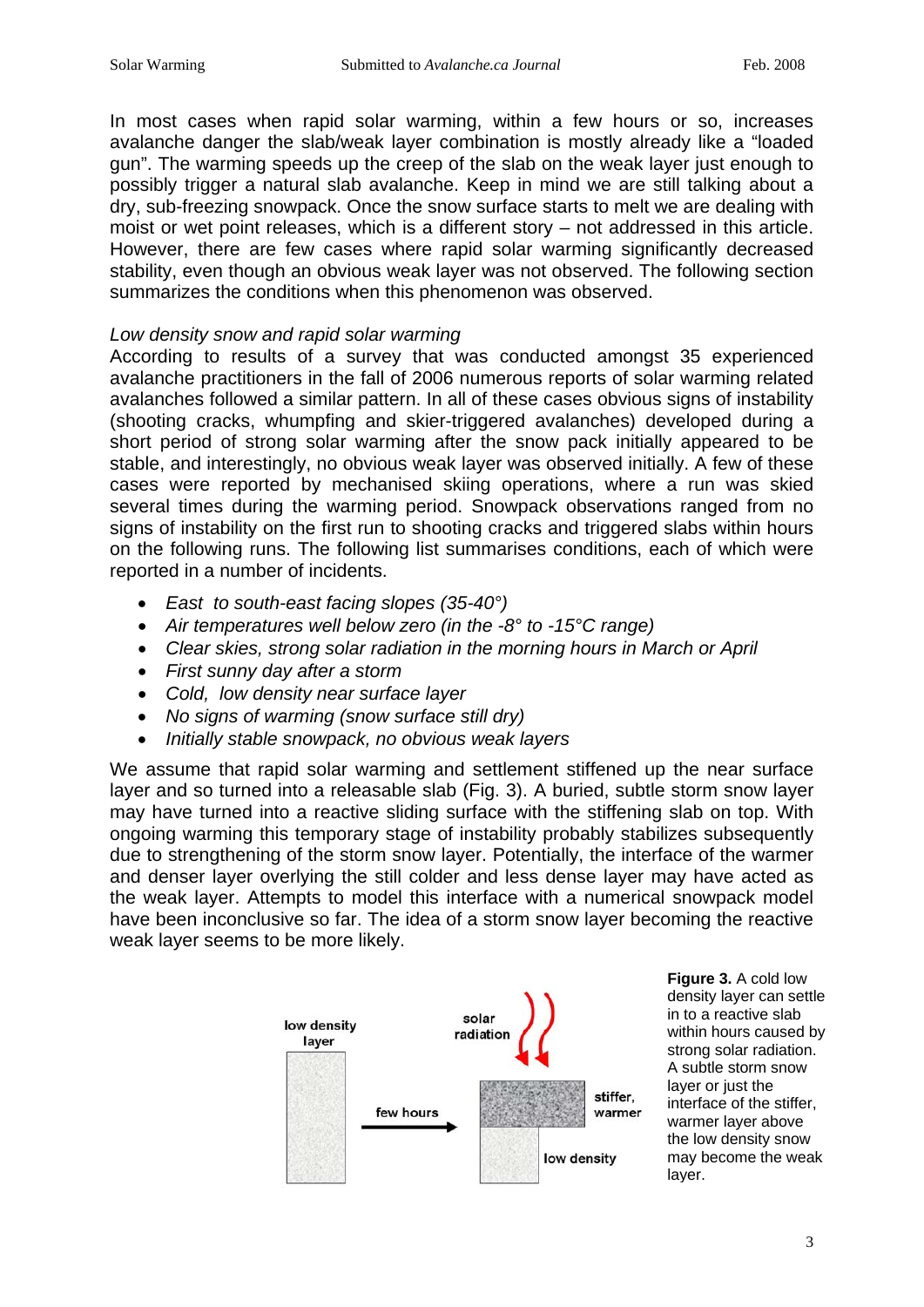We set out to track down these warming events and gather more detailed data, in a limited number of days during the winter of 2006/07. So far, we have not been able to observe this phenomenon. Even when conditions seemed right, we only observed the settlement and stiffening of the surface layer but could not find any signs of decreasing stability. So, what happened? It seems like this scenario is a complex interaction of many factors, such as warming rate, temperature range, snowpack properties, presence of an initially subtle weak layer, slope angle, aspect, and so on, which is so far poorly understood. In some of our observations some clouds may have delayed the warming or snow temperatures were too high, softening the slab and preventing propagation.

Nevertheless, the reported cases seem to suggest that solar radiation can temporarily promote slab avalanching without a pre-existing obvious weak layer. The case where an obvious persistent weak layer (e.g. surface hoar, rain crust), with a stiffening layer on top, turns into a reactive slab is a more common scenario and easier to recognise, even though experienced people have been surprised by it. Once the slab on such a layer has formed, unstable conditions can prevail for quite a while. In most of the cases reported here, the temporary stage of increased avalanche danger may just last for a few hours or so. The storm snow layers, or perhaps the interface gains strength quite rapidly with ongoing settlement and warming.

### *Other recent observations*

In this winter season of 2007/08 a number of natural slab avalanches released in January above ice climbs in the Rockies on steep sunny aspects. Most of these avalanches released in the first few days after a storm on a sunny day and air temperatures were well below zero. Usually, at this time of year it is quite uncommon that solar radiation releases slab avalanches. Perhaps the combination of the weak snowpack in the Rockies this winter and still sufficiently strong solar radiation on steep sunny aspects was a factor in releasing these avalanches. Given the weak, unstable snow pack even the low January sun provided enough warming to act as a trigger. In the spring time it is more common for avalanches above ice climbs to start as moist point releases and may eventually step down to a weak layer and release a slab avalanche.

### *Snowpack warming model – SWARM*

Most of the above reported scenarios showed air temperatures well below the freezing point, and obvious clues such as a moist snow surface and snow balling were missing. Without many years of experience these warming conditions are hard to recognise and can easily be overlooked, but still can lead to a significant increase in avalanche danger. From field observations we know that only a few a degrees difference in slope angle or aspect have a strong effect on the amount of heat the snow surface layers absorb. This winter for instance, we observed a sun crust on steep south-facing terrain above 40° or so on a cold day in January with air temperatures in the -15 to -20°C range. On parts of the slope with only a minor change in angle or aspect the snow surface was still dry.

Laura Bakermans, a former grad student with ASARC, developed a snow pack warming model (SWARM) based on extensive temperature measurements of near surface layers to evaluate the influence of solar radiation depending on slope angle,